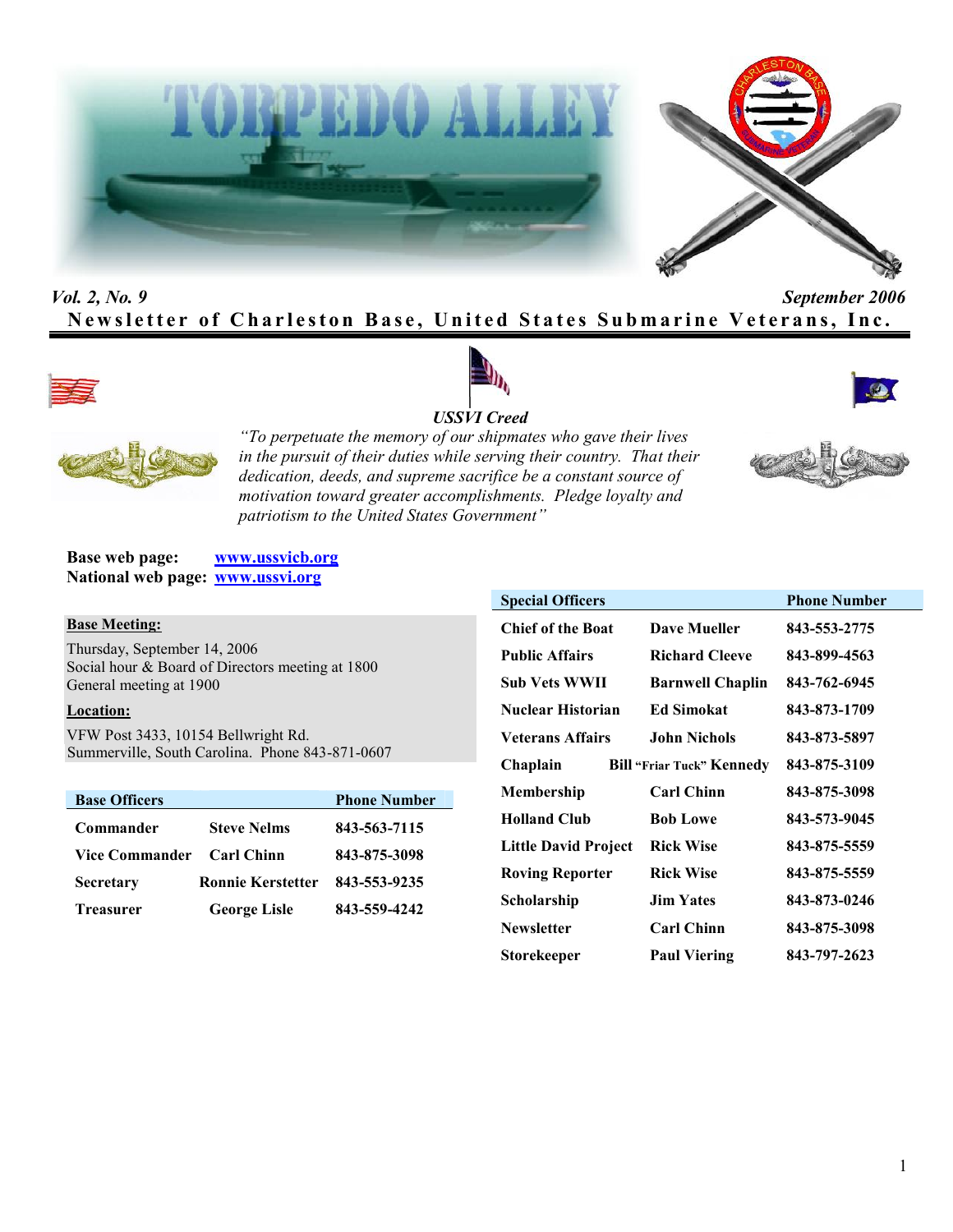#### **Minutes of the August 2006 meeting**

**Opening Ceremony**: Base Commander, Steve Nelms, called to order. Quorum was present and the meeting was commenced at 1900.

**Award Ceremony**: Kristen and Sarah Collins, daughters of Ricky Collins, were each presented a \$900 USSVI national scholarship by the Base Commander. The students were joined by their parents for the presentation.

**Introductions**: Two new persons were introduced; Cal Cochrane and Newell (Soupy) Campbell. Welcome aboard.

**Treasurer**: Financial report was given by George Lisle.

**Secretary**: Ronnie Kerstetter asked for a motion to approve the meeting minutes from last month as presented in the August newsletter. A motion was made and seconded; no discussion. Minutes approved.

# **Storekeeper**: No report.

**Chaplain**: Bill Kennedy gave the following report. A get well card that was sent out recently came back after a month that said he was not here. Please let Carl Chinn know of any change of address so that cards and letters can be received without delay. Whenever somebody is sick please call the Chaplain. He takes care of these things. Lee Allison had stomach problems which required transfusions. Lee is now out of the hospital. Marty Sessler has agreed to serve as the assistant Chaplain and will serve as a back-up for Friar Tuck when he is away traveling. Ken Ellsworth from the Aiken Base has made monthly posters for boats lost at sea for use at our meetings. Also Ken has forwarded a book detailing ships information concerning the lost boats for our use. Jim Yates donated 6 more shadow boxes.

**Public Affairs**: Richard Cleeve has added more pictures of the convention to the website.

**Sub Vets WWII**: Lee Allison was not present. Sy Maybie the newly elected president of the Swamp Fox Chapter reported that the next WWII meeting will be held three weeks from today the 31st of August at the Summerville Ryan's on Main Street at noon.

**Veteran's Affairs**: John Nichols presented the following information. Blood shortage and blood platelet information is on the website on the Veterans Affairs page. Check this page, as information is updated every couple of weeks. Currently there is no memorial at Normandy dedicated to the D-Day efforts of the US Navy. The Navy may soon get a memorial. More information is on the web.

**Holland Club:** No report.

Buddha personally bought everyone who walked in the door a steak. We had steak, baked potato and salad. This was our way of saying thank-you for supporting social nights. The social nights and the red depth charge ticket drawings are how we make our money. It goes back into Sub Vets. Thanks for your support.

Let me remind you that anything that the Charleston Base Sub Vets owns belongs to you. If you are going to have a party at your house and you need the tents, coolers, or anything they we have. As long as you bring it back in a timely manner, you can borrow it by calling Buddha or myself.

I found a charcoal cooker. We can modify it so it can use gas, so that we can use gas or charcoal. It will cost \$600. Ed Bowles who works for Walterboro Housing has volunteered to help with the cost of the cooker. They are going to buy the cooker and donate it to Charleston Base Sub Vets.

RSVP – 160 VPed me for the last picnic and 120 showed. In the future I will write your name down when you call me, if you RSVP me you will owe me the five dollars. If you call me and say that you are going to come, you are expected to be there. If there is an emergency and you can't come, call me so we can change the total.

**Base Commander**: Buddha presented Carl Chinn with a red Papa Smurf ball cap. The three-sided cap recognizes Carl's three jobs in Charleston Base Sub Vets. Carl serves as Vice Commander, Newsletter Editor, and Membership Chairman.

# **Old Business**: Funeral Attire

At the July meeting Stacy Powers made a motion that the uniform for funeral services should include a white shirt and dark or dolphin tie with vest. This motion was tabled last month.

Bill Kennedy was designated to look into the attire for funerals and gave the following report. I talked to Bo Parks from Parks funeral home, Don Miller from Dyal funeral home and I talked to the preacher. To sum it all up. What unites us? It's not the hat; it's not the shirt or pants. It's our dolphins. When we appear as a unit we are united by our dolphins. Bo Parks said that the thing he sees when the veterans groups come in is that they are a unit; they sort of look the same. Also Bo said that we need to dress comfortably.

We are grown men and we need to wear what we want. What is most important at a funeral is not what you wear, but your presence. What I recommend for funerals is the word will be put out by the Chaplin (Bill or Marty), via e-mail from the Cob what the attire will be. If you don't wear this attire, that's fine. But please come. You are always welcome to any function that we have no matter what you wear and that's the bottom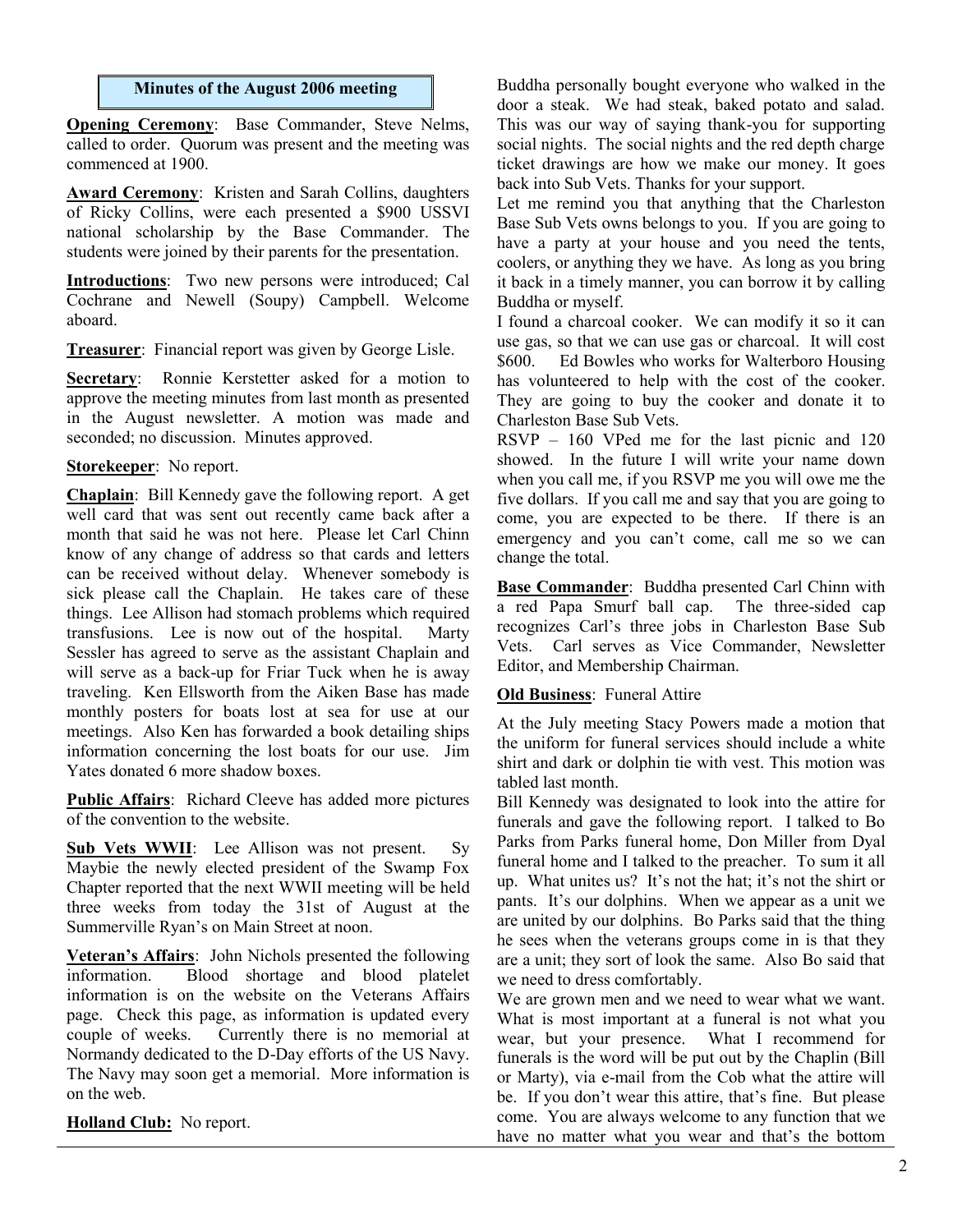**Membership**: Carl Chinn reported that we now have 229 members. Keep recruiting and bring them in. We have thousands of submariners in the Charleston area. Dues can be paid for next year 2007. Deadline for dues is 1 January.

**Nuclear Historian**: No report.

**Scholarship**: Two years ago we realized that there were kids coming up that needed help with college scholarships. We gave three last year. This year we, with the donations given tonight, will be able to give two.

**Fleet Reserve News**: Dave Rein reported that FRA Branch 269 hopes to move into their new building soon. The move will take place in two shifts. Saturday night and Sunday morning.

**Chief of the Boat**: First of all I have some thank-you's. Thanks to Ken Ellsworth, from the Aiken Base, for the posters of boats lost during each month. We now have a poster for every meeting. Thanks to Jim Yates for the plaques for the after battery. Alki gave us two big coolers. Thank-you. Theron Irving for the poker chips that came off the Seahorse. Mike Stuffle for the sign for the "After Battery".

I have \$200 to give back to Sub Vets from the Wednesday night social nights. Over a period of two years now we have been running these social nights, every other Wednesday. Since then we have made improvements. When we started we had 7 people show up in a hot non air-conditioned room swatting flies. Now we are climate controlled and averaging 30 to 35 people. We have a bar that Donald Trump would be extremely envious of. Buddha especially wanted to thank everyone for all the work, participation and support over the past 2 years. So two weeks ago we had a special social night. We invited everybody to come, there was no cover charge, and everything was free.

line. The vote was held. The motion for a uniform for funeral services as presented by Stacy Powers was opposed.

Christmas Party

Carl Chinn and Paul Viering have been working on Christmas Party planning. Plans are to have everything catered. No one has to work; no one has to bring a dessert, or set up or anything. Ticket sales will start at tonight's meeting. We have a deadline, November 9. Saturday December 2nd is the date of the party. We will start at 17:00; dinner will be served at 18:30. We can stay as long as we like up to midnight. This will be held in downtown Dorchester at a place called Gatherings. It will hold up to 300 people. Food is traditional Christmas fare. Please plan ahead, there will be no ticket sales at the door and no one admitted without a ticket.

**New Business**: Votes were turned in for the 2006 USSVI National candidates, Eastern Regional Director and proposed amendments to the USSVI constitution & bylaws.

**Good Of The Order**: Downtown Charleston Veterans Parade will be held on Sunday afternoon Nov 5<sup>th</sup>.

The Summerville Veterans Day Ceremony will be on Saturday Nov 11<sup>th</sup>.

Clyde Peters had two shirts embroidered with dolphins. If anyone is interested in this see Clyde.

The Base Commander adjourned meeting at 2045.

**\*\* End of the minutes for August 2006 \*\***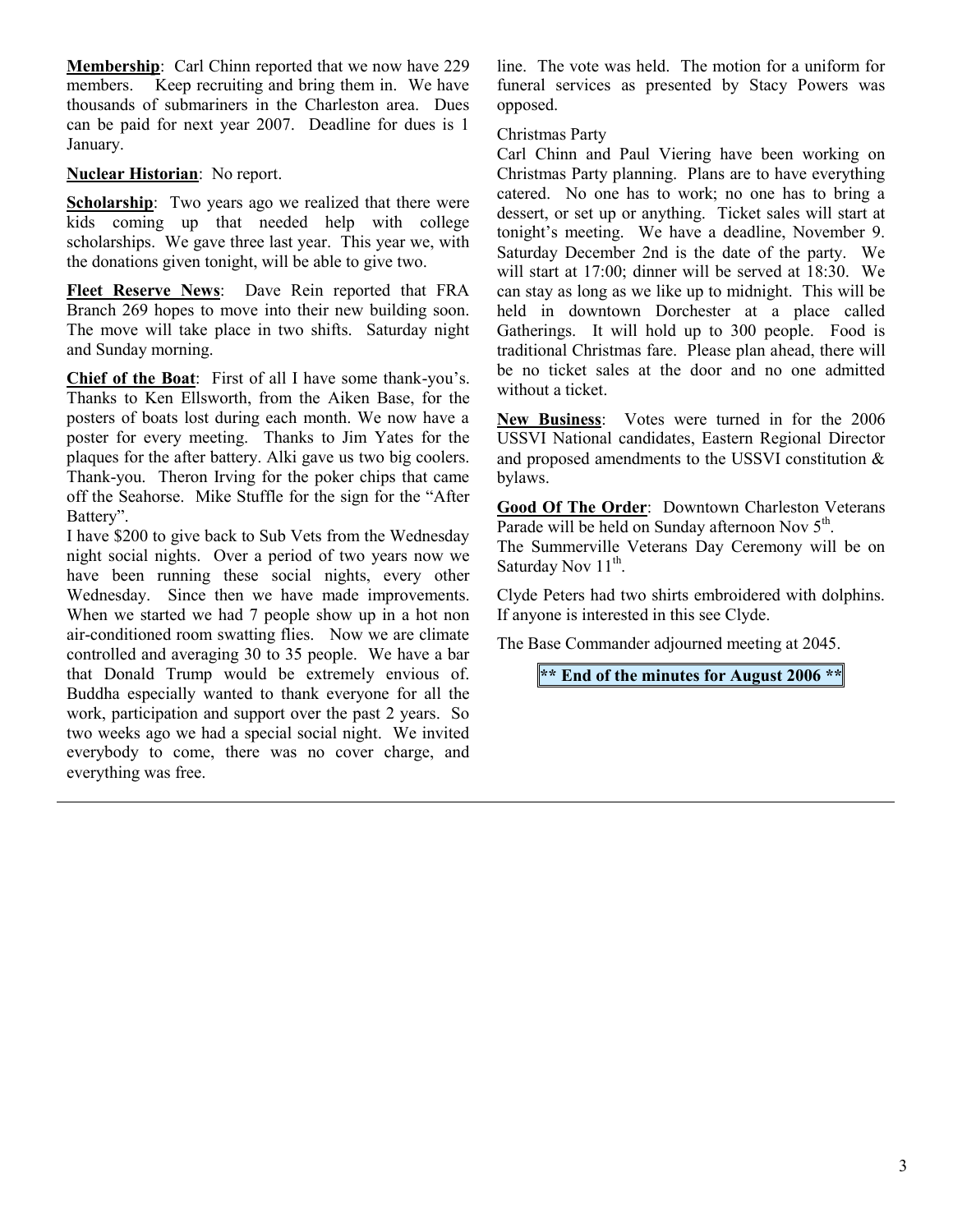# **\*\*September Happenings!\*\***

September 16 - Dedication of the Osborn Family Wellness Center 11:00 am at the Presbyterian Home in Summerville, SC.



| <b>Bowles</b> | Chaplin       | Curtis      | Gravley |
|---------------|---------------|-------------|---------|
| Hartley       | Hutchinson, K | Ingebretson | Katen   |
| Knutson       | Lanier        | Law         | McRae   |
| Sims          | Stump         | Villegas    | Votta   |
| Wardean       | Willis        | Wilson, L   | Wilson, |
|               |               |             | W       |

#### **Membership and Dues Information:**

We're up to 231 members! Keep on recruitin'! Time to start thinking about your 2007 dues. If you are unsure of what you owe (regular national or base) please ask me! Dues are payable no later than January 1, 2007. Pay early and don't get on the dink list! Annual dues are \$20 for National and \$15 for Charleston Base.

If you have any changes to your membership info (address, phone, e-mail, etc.) please let Carl Chinn know at **chasbasemembernews@sc.rr.com** or **carlc@sc.rr.com** or call 875-3098.

#### **Terminology Trivia** *"To Be Three Sheets in the Wind"*

In the days of sailing ships, this is a phrase which refers to the lines used to control the sails of sailing vessels. When these sheets are cast to the wind (let go), it would cause the old sailing ships to shudder and stagger. The resulting track would be the same as that of a drunken Sailor, out of control, and hence "three sheets in the wind."

#### *The Lucky Bag*

The so-called Lucky Bag was really a huge locker in which articles lost aboard ship were deposited. Once a month these articles were produced and handed back to their respective owners. But there was a catch to it...each lucky recipient of a lost article was then given three strokes from the cat-o'-nine tails to teach him not to lose anything again.

## **September Submarines Lost:**

| <b>USS Grayling</b> | SS 209        | September 9, 1943  |
|---------------------|---------------|--------------------|
| <b>USS Cisco</b>    | <b>SS 290</b> | September 28, 1943 |
| <b>USS S-5</b>      | SS 110        | September 1, 1920  |
| <b>USS S-51</b>     | SS 162        | September 25, 1925 |

## **The Final Patrol**

*Lord, this departed shipmate with dolphins on his chest is part of an outfit known as the best.*

*Make him welcome and take him by the hand. You'll find without a doubt he was the best in all the land. So, heavenly Father add his name to the roll of our departed shipmates still on patrol.*

*Let them know that we who survive will always keep their memories alive.*





#### **Christmas Party Information**

Tickets are on sale now. Get your tickets at the next meeting or contact Paul Viering at 797-2623 or Carl Chinn at 875-3098.

You **MUST** have a ticket to get in. No sales at the door; no late sales. Deadline for ticket sales in November 9, please plan and buy your tickets early. Cost is \$5 each for member and 1 (spouse, girlfriend, etc.) \$10 each for all other non-member guests.

#### **Dedication of new facility**

and the contract of the contract of the contract of the contract of the contract of the contract of the contract of the contract of the contract of the contract of the contract of the contract of the contract of the contra

Dedication of the Osborn Family Wellness Center will be on Saturday, September 16 at 1100. All Sub Vets are cordially invited. This invitation has been extended by the family of Admiral Osborn to those who attended the ground breaking plus any who could not attend the previous ground breaking. Please RSVP by August 23, 2006 to Jim Eckles, (843) 873-0537 or e-mail sueckles@netrockets.com (too late)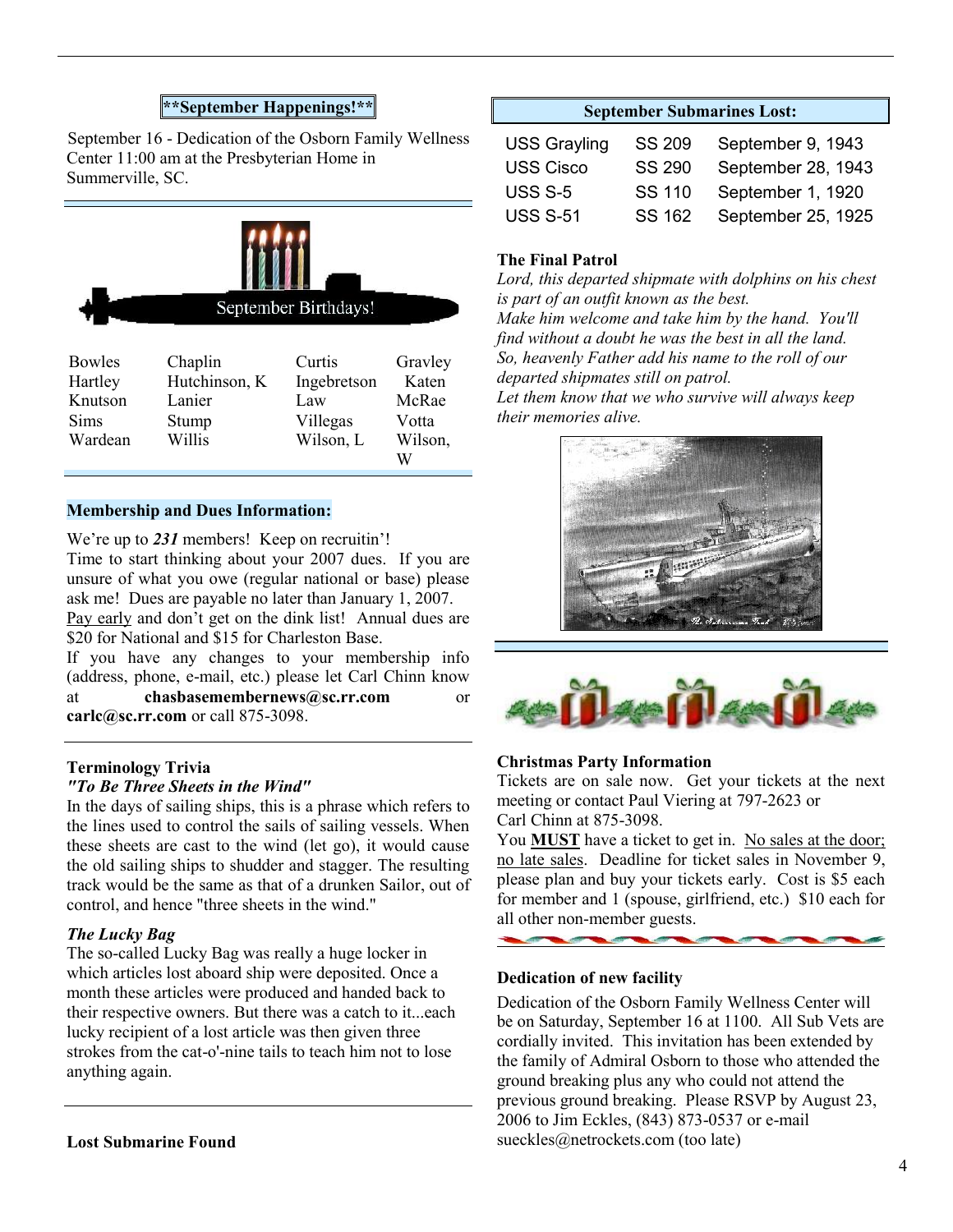Russia's ITAR-Tass news agency reported that a diving team from the Far Eastern State Technological University in Vladivostok found the USS Wahoo in the La Perouse Strait and took pictures of it during a recent expedition. The Wahoo was sunk by the Japanese navy on its return journey from its seventh patrol on Oct. 11, 1943. All 79 crewmen died.

A sub-sea survey conducted by Russian divers out of Vladivostok, utilizing the Project Group's information, confirmed the findings as a submarine at the end of July. The search project for the World War II United States submarine USS Wahoo (SS–238), taken to a new level with the assistance of major energy contractors and Russian authorities, has since confirmed what the USS Wahoo Project Group believes may be the final resting place of America's most famous WWII submarine... Under the command of Dudley "Mush" Morton, the Wahoo became one of the most famous U.S. submarines of World War II. With 19 Japanese ships sunk, Morton was ranked as one of the war's top three sub skippers. USS Wahoo Project Group received U S Navy approval for their South China Sea Project, the search for five lost US WW II submarines and several other vessels in 2003 after their approach to the US Secretary of the Navy, following many years of development. The Project Group has received continual support and

assistance from Russian and Japanese authorities, sponsors, veterans and researchers form several countries. The USS Bowfin Submarine Museum, the project's scrutineers, research custodians and project curators, will be the official recipient of the project on behalf of those who were lost, their families, and their comrades. The Museum will work closely with the USS Wahoo Project Group and US Navy, Russian, and Japanese authorities. The Wahoo Project is an independent, multinational project for the greater good to locate the USS Wahoo (SS 238) and management of the confirmation identification project. Specialist Archaeologists and Anthropologists have been appointed to oversee the identification project, and work with Ocean Wilderness Group divers to document the site.

The project, which has been an epic of research and beauracratic negotiation, has brought together several nations, individuals, private organizations and companies in support of veterans and families of the lost from previously opposing nations.

The generation of goodwill and the prospect for closure, historic documentation of the site and the commemoration of the brave by the United States, Japanese and Russian governments is remarkable. The support of the Russian Federation Foreign Affairs Department, and the assistance provided to the Project Group by the Russian Federation Embassy to Australia has been exceptional. Managed by Bryan MacKinnon, grandnephew of Wahoo Commander Dudley "Mush" Morton, the Project Group, now preparing

#### **Military Care Package Kit**

The USPS has a program for military family members and friends to supply them with packaging materials to send packages to troops overseas. If you call 1(800) 610-8734 and select option  $# 1$ , ask them for the "Military pack" they will send you boxes, tape, packaging materials and labels at no charge to you or the recipient. They will also give you an I.D. number so if your supply runs low, you just call them up and they'll send you more supplies. The materials take about four to ten days to receive. USPS web site www.usps.com/supportingourtroops/ has guidelines for packing, addressing, and shipping items to U.S. troops. The kit contains:

-Three (3) each of flat rate boxes O-FRB1 and O-FRB2

- -Two each of Cube boxes OBOX4 and OBOX7
- -Address labels Label # 228 10 each
- -One roll of Priority Mail tape

-15 customs forms with envelopes.

## **The Youngest Chief Petty Officer in the Navy**

Diego Enrique Santiago stands at attention, his small fists clenched at his side. Dressed in size 6, custommade dress blues, Diego's brown eyes scan the Jacksonville USO. In the large hall, he's surrounded by Navy chief petty officers, family and friends. They've come to watch 5-year-old Diego realize one of his dreams -- to become a chief petty officer just like his dad, Chief Hospital Corpsman Jesus Santiago. It's something he is unlikely to have the chance to do as an adult.

#### *Wish come true*

Diego has been battling lung cancer for the past several months, and his immune system has weakened in recent weeks. In January, his doctors gave him three weeks to live, his mother said. His family — mom, dad and sisters Brandi, Ali and Samara; plus others have worked to make as many of Diego's wishes come true as they can. Becoming a chief petty officer was the ultimate, Jesus Santiago said. "This is his wish come true", he said after the ceremony. "He's always wanted to emulate me, and he has finally gotten his wish. That means more to me than his weight in gold." Chief Hospital Corpsman Charles Clements, a coworker of Santiago's and the man who organized Thursday's event, had never met Diego until the pinning ceremony. Before it could happen, Clements had to get the permission of Chief Petty Officer of the Navy, Perry D. Scott. "I knew that Diego has grown up thinking he is in the Navy all of his life," Clements said. "Becoming a chief was just the next step. To my knowledge it's never been done before. There have been honorary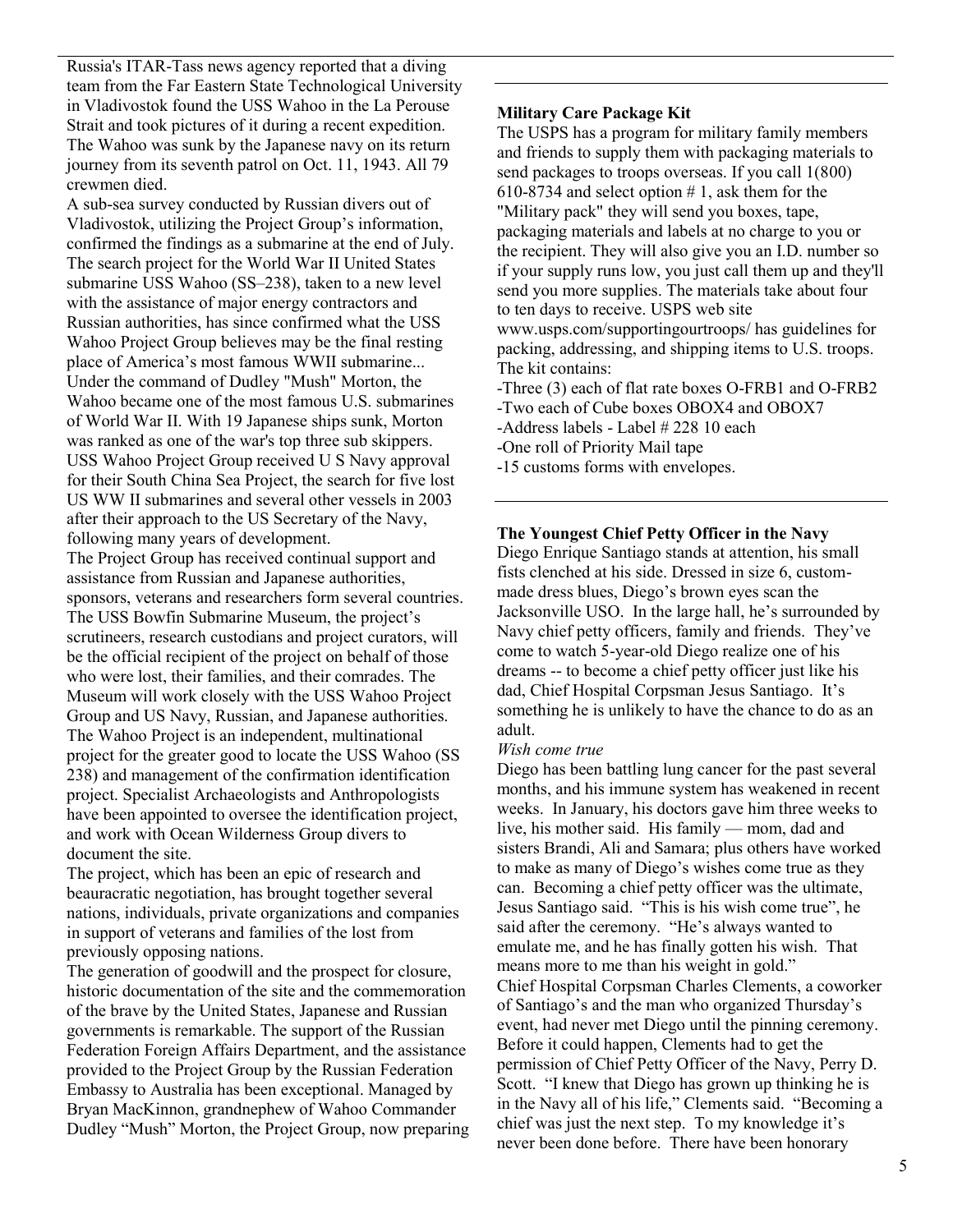a complete, non-intrusive sub-sea survey, has a thorough understanding of their responsibilities with regard to the USS Wahoo site and other sites. The group has no intention of either releasing the location of, or interfering in any way, with the site.

Their primary aim is to verify, document, and to provide record of the USS Wahoo and her resting place as the tomb of eighty brave souls, entrusting all gathered materials to the USS Bowfin Submarine Museum and the appropriate authorities for historic and commemorative purposes, and to close another mystery in the chapter of events known as World War II.

This effort follows up the June 2006 final identification of the USS Lagarto (SS-371) located in the Gulf of Siam in the summer of 2005. These two identifications are the first in as series that may result in several identifications of submarines lost in World War II and provide closure to relatives and loved ones. Critical is ensuring that the locations, while identified, remain undisturbed as fitting resting places for these World War II submarine heroes. The identifications are made possible through improved search technologies that use remote search techniques and computer analysis. The Project Wahoo Group has also offered its assistance to the government of the Russian Federation in the location and documentation of the USSR L-19 submarine lost in the final stages of WWII.

**Sub Vets on Stage at the new "Fleet"!**

#### **After Battery News**

Look at that cool ceiling!

chiefs, but they have all been adults." *Meeting hurdles*

Clements calls Diego and his parents to the front. His mother and father stand by their son's side as Clements begins. "Today Chief Select Santiago is joining a proud and strong, 113-year-old tradition of chief petty officer leadership in our Navy," Clements says. "We are proud to welcome him to our ranks." Jesus and Cookie Santiago take turns pinning the golden anchors on the lapels of their son's uniform. "They have successfully guided their charge through the challenging last few months and stand with him today as he joins our ranks," Clements says. Throughout the reading of the certificate, little Diego maintains a serious expression. His eyes are focused straight ahead. Chief Santiago, remember who you are now, you must wear these anchors with pride and behave in a way that will always protect them from any dishonor or stain," Clements says. After the pinning, Chief Diego is presented with his cover, a symbol of the Naval community, while Clements reads the official creed. All chiefs and master chief petty officers are asked to rise to the occasion. About 50 men and women in the audience, all in uniform, duplicate Diego's attentive stance. "During the course of this day you have been caused to humbly accept challenge and face adversity," Clements reads. "This you have accomplished with rare good grace. Pointless as some of these challenges may have seemed, there are valid, time-honored reasons behind each pointed barb. It was necessary to meet these hurdles with blind faith in the fellowship of chief petty officers. The goal was to instill in you that trust is inherent with the donning of the uniform of a chief. You must face each challenge and adversity with the same dignity and good grace you demonstrated today. By experience, by performance and by testing you have been this day advanced to Chief Petty Officer."

## *Just like dad*

Clements told the crowd that Diego wasn't merely being promoted by a pay grade but joined an exclusive fellowship. Diego will share a special responsibility with his comrades. "New responsibilities and privileges that go along with becoming a chief petty officer do not appear in print. They have no official standing; they cannot be referred to by name, number, or file. They have existed for more than 100 years," Clements said. "Chiefs before you have freely accepted responsibility beyond the call of printed assignment," he said. As the ceremony came to an end, Clements proclaimed Diego as Chief Diego Santiago. At that point Diego's serious expression turned to an ear-to-ear grin as he and his parents walked hand-in-hand down the aisle among the other officers. Everyone in the room cheered and gave him a standing ovation.

Once the official ceremony ended, Diego walked over to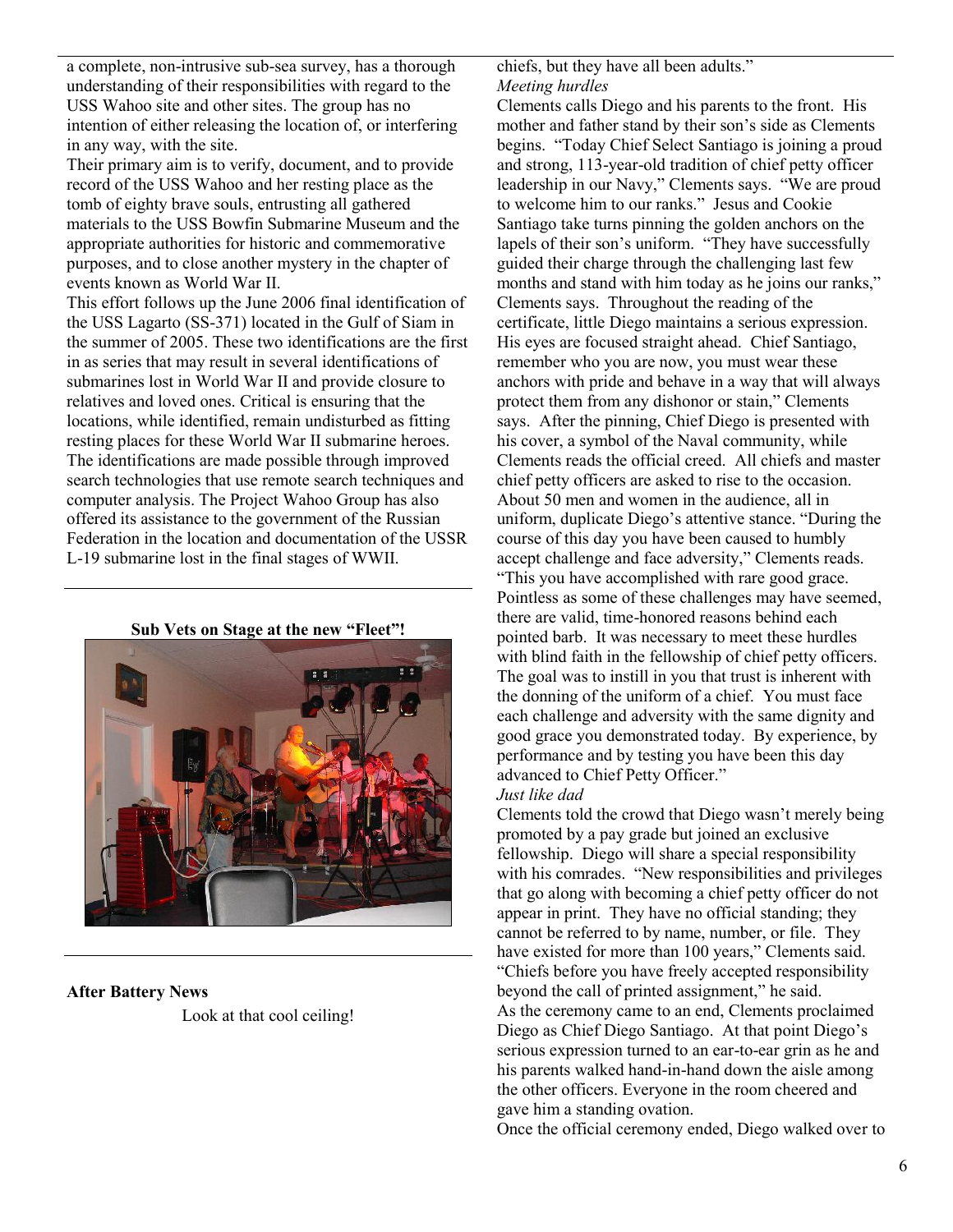

the cake table and cut the first piece. His mother fed him while all the officers waited in line to shake their new comrade's hand and give him a salute. More than a dozen handed him coins from their squadrons. "This is more fun than playing video games," Diego said. "I liked the coins because they have eagles on them." Later when asked why he wanted the position as chief petty officer, Diego told his mother it was so he could ask someone to go get him doughnuts and he would not have to say thank you. "So I could be just like my dad," he said.

Our Youngest Chief transferred to the Supreme Commander for final duty station 8/2/06.



# **Navy to Commission Attack Submarine Texas**

Special release from the U.S. Department of Defense

WASHINGTON (NNS) -- The Navy will commission the USS Texas, second ship of the Virginia attack submarine class, Sept. 9, during a 10 a.m. CDT ceremony at the Port of Galveston piers in Galveston, Texas.

As the Navy's next-generation attack submarine, the Virginia-class submarine is the first class specifically designed to counter post-Cold War threats, providing the Navy with the capabilities required for safeguarding the nation's interests in the 21st century.

Texas has improved stealth, sophisticated surveillance capabilities and special warfare enhancements that enable it to meet the Navy's multi-mission requirements. With a modular design, Texas along with its other sister submarines of the Virginia class, will be able to accommodate technology upgrades throughout its life.

Sen. John Cornyn of Texas will deliver the ceremony's principal address. Laura Bush, first lady of the United States, serves as the ship's sponsor. In the time-honored tradition of commissioning U.S. naval ships, she has been invited to give the order to "man our ship and bring her to life!"

This is the fourth ship of the Navy to carry the name Texas since the original ship was commissioned in 1895. The second USS Texas (BB 35) was a battleship, which took part in both World Wars. The most recent ship named Texas was a nuclear-powered guided missile

## **USS Texas SSN 775 on television**

On October 4, at 4:00 PM there will be a show on the National Geographic channel about the USS Texas, a Virginia class SSN.

It is a very interesting show if you have not seen it. The Navy has some pretty amazing technologies now days! This show aired on August 30, and was very interesting.

You can visit the boat's web site at: http://www.usstexas.org/



#### **We Are Submarine Sailors** by Mike Hemming

We are not the first of them and we will not be the last. Our heritage runs back to the first submarine. This heritage line continues forward into an unseen future. Each generation is trained by the one before. This will remain so until there is no more use for submarines, which will be never.